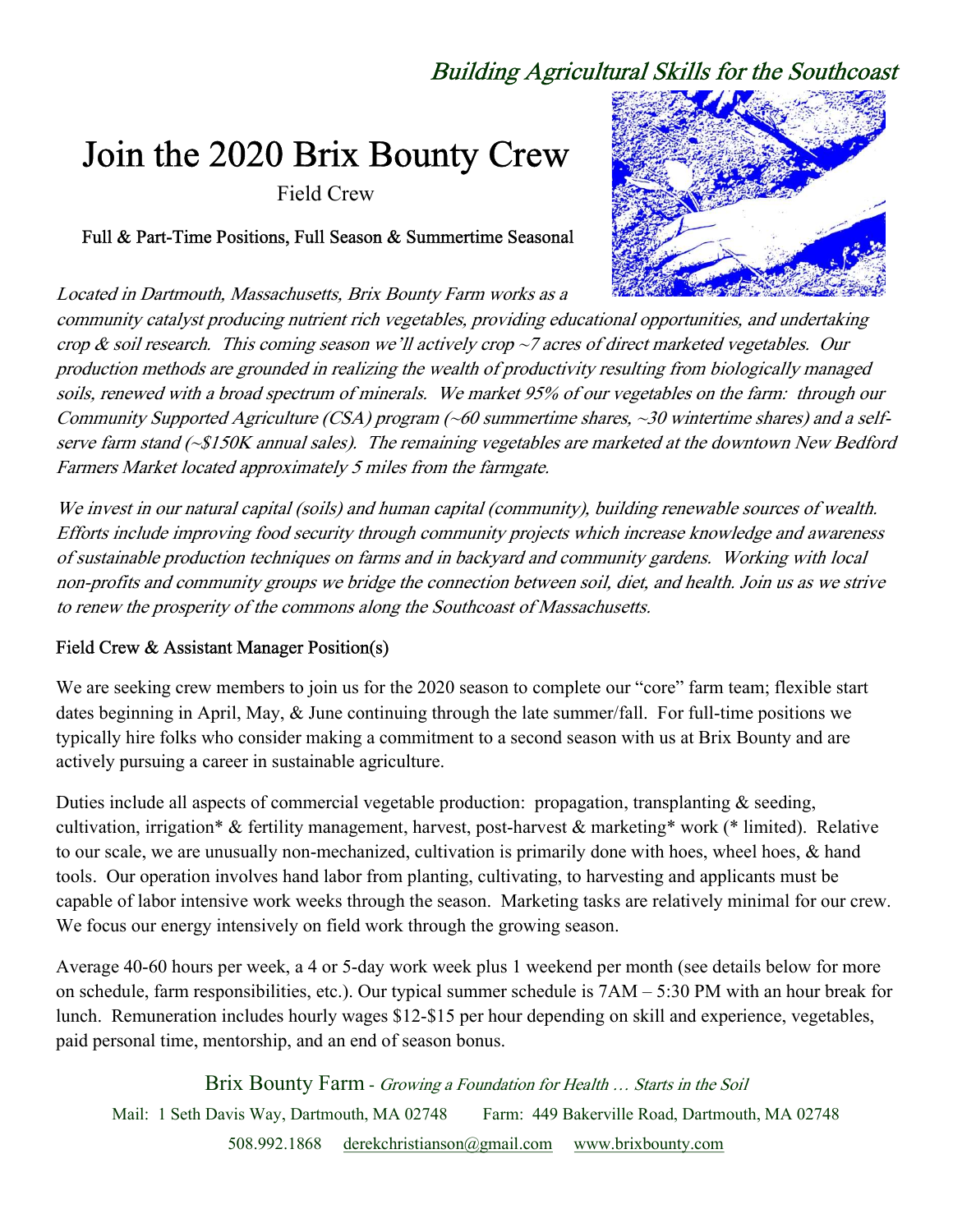Our scale is intentionally focused on connecting with the land, growers seeking mechanized production techniques, intensive tractor work, and large harvest crews are best suited to seek out other options. Our crew members excel working both independently and in small groups, and sharing a passion for hard work with an emphasis on fertility improvements and high-quality production. A connection and interest in farming in Southeastern Massachusetts beyond tenure at Brix Bounty is preferred, but not required.

Must be able to routinely and repetitively lift 50 lbs. and carry out a wide range of farm duties with speed, skill, & agility, across a variety of field and weather conditions.

To apply, send a letter of interest and relevant agricultural experience to Derek Christianson (derekchristianson@gmail.com) or 1 Seth Davis Way, Dartmouth, MA 02748. Qualified candidates will be invited to interview and visit the farm. Applications will be accepted until the positions are filled.

# Brix Bounty Farm – Farming Position Details

# Brix Bounty Background

Our farm was founded in 2008, we are privately owned and produce vegetables on rented farmland. Our family is principally supported by the farm business and profitability of the operation is essential. We are intentional about our scale, growing on a land base which allows for the time & care grounded in hand labor. We sacrifice efficiencies found on larger farm for our relationship with the land and gladly take on labor intensive work. Fertility improvements are an essential element to providing robust return on our labor investments. We utilize sustainable production practices and do not use synthetic pesticides, fungicides, or herbicides. Our use of OMRI approved products for pest & disease control is minimal. We don't live on the farm, do not offer housing, and do not currently have any livestock on the farm.

**Tentative Hours**  $\sim$ avg. 40-60 hrs/wk through the season, hours follow production demands

Our crew includes farm owner and 2-5 Field Crew Members depending on the season. We hire for both 4 and 5 day workweek schedules, depending on the interest and availability of suitable candidates.

**Mar.** 9AM-5:00PM - M-F & 1 "light" weekends/month (w/seeding & watering)  $\sim$ 40hrs/wk

April 8AM-5:30PM - M-F & 1 "light" weekends/month (w/seeding & watering)  $\sim$  50 hrs/wk

May - September 7AM-5:30PM - M-F & 1 weekend/month ~50-55 hrs/wk

**October** – 7AM-5:00PM - M-F  $\&$  1 weekend/month  $\sim$  50 hrs/wk

November – 8AM-5PM - M-F  $& 1$  weekend/month ~40 hrs/wk

.5 days paid personal days accrued per month (e.g. March – October =  $4$  days)

Note: Winter Hours Dec-Feb (for year-round positions) ~9AM-4PM, 2-3 days/week ~20-30 hrs/wk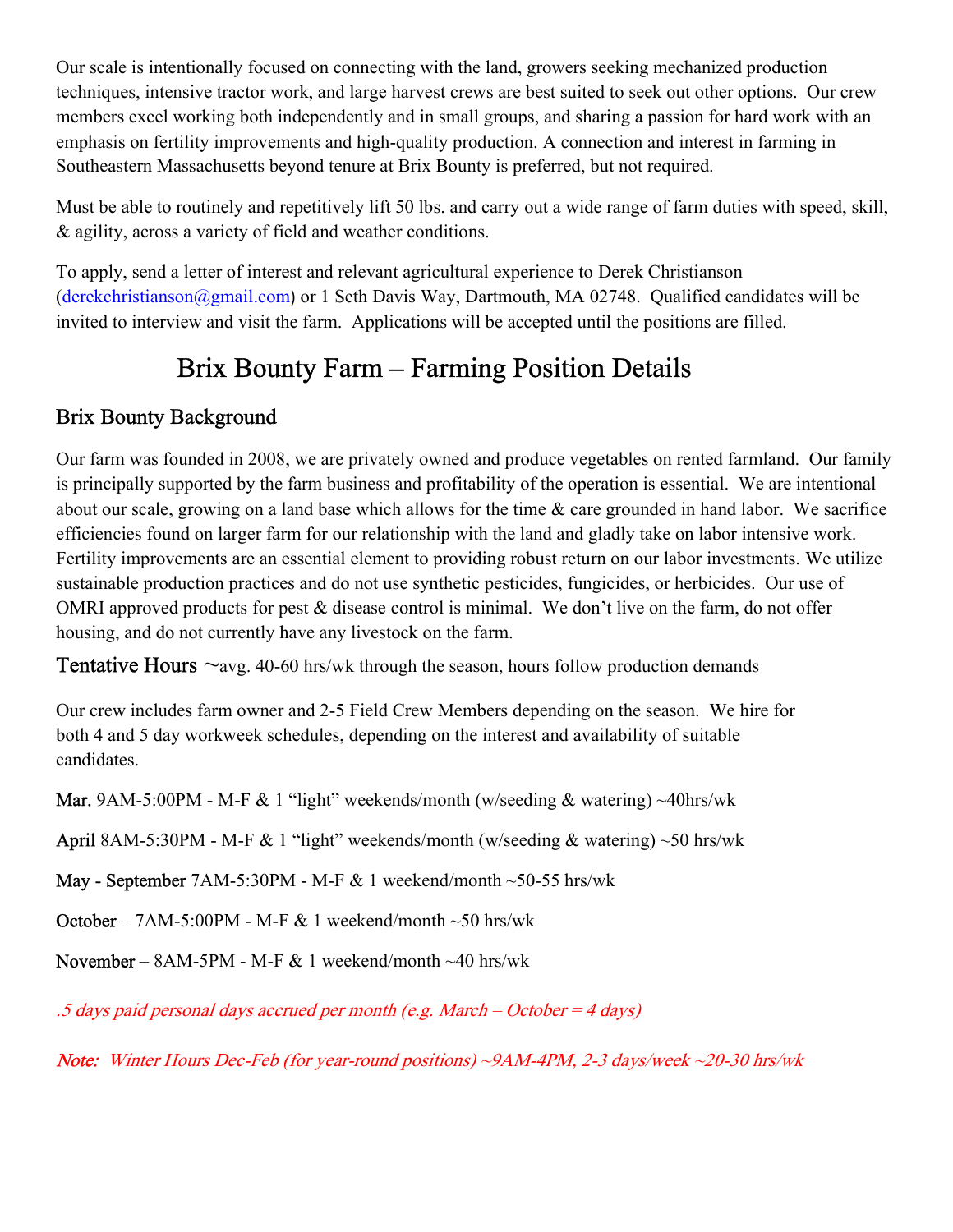### Remuneration

Educational Training  $\&$  Mentorship – The full value in our farm positions are realized by individuals who are eager to continue their development as small-scale commercial vegetable growers. We value our capacity to mentor our crew and create time  $\&$  space for their education on our farm and beyond. Employment at Brix Bounty includes time to attend education events and conferences and assistance with costs of attendance.

#### Hourly Wage: \$12 - \$15 per hour depending on skill and experience + end of season bonus

Plenty of fresh veggies for personal use  $(\sim]$  Full CSA Share equivalent) ...

#### **Production Scale & Notes** ~\$200K Vegetable Sales projected for 2020

 $\sim$ 7 acres intensively planted annual vegetables, with some acreage double cropped and some in cover crops

2 - Fieldhouses (30'x96') for year round production (greens in the fall/winter, cukes and tomatoes in summer)

We will be constructing 2 or 3 additional Fieldhouses (30'x96') in the coming seasons

 $18'x72'$  Propagation House – we grow quite a few transplants for our size & scale – approx. 2,000 flats/year

Tillage is done cooperatively with the landowners (disk harrows, mini-chisel, subsoiler, field cultivator,  $\&$ rotovator). Some blind cultivation for stale bedding done with tractors, but most cultivation is done by hand. Seeding, transplanting,  $\&$  harvesting is non-mechanized. We are 6 years into a  $\sim$ 10+ year rock picking effort.

We currently utilize very little irrigation on the farm, primarily drip irrigation. We haven't irrigated any of our field crops in the recent past. We'll drill a well in 2020 or 2021 and slightly increase our irrigation capacity, but in general we try to reduce labor time spent on irrigation and instead focus our investments on soil fertility improvements and growing crops which are drought resistant.

2020 will be the  $7<sup>th</sup>$  season on our new property (leased from the King Family). We started Brix Bounty Farm in 2008, though we are a relatively mature operation, our systems are naturally still changing and will likely continue to evolve throughout the coming years.

#### Marketing

Harvesting is done primarily on the "weekend" in May: Friday-Monday. We harvest daily June – November w/ one morning a week designated a "light" harvest day, reserved for non-harvest fertility/planting work as we are able.

Self-Serve "Honor System" Roadside Stand (daily mid-May > December) – Our main marketing channel